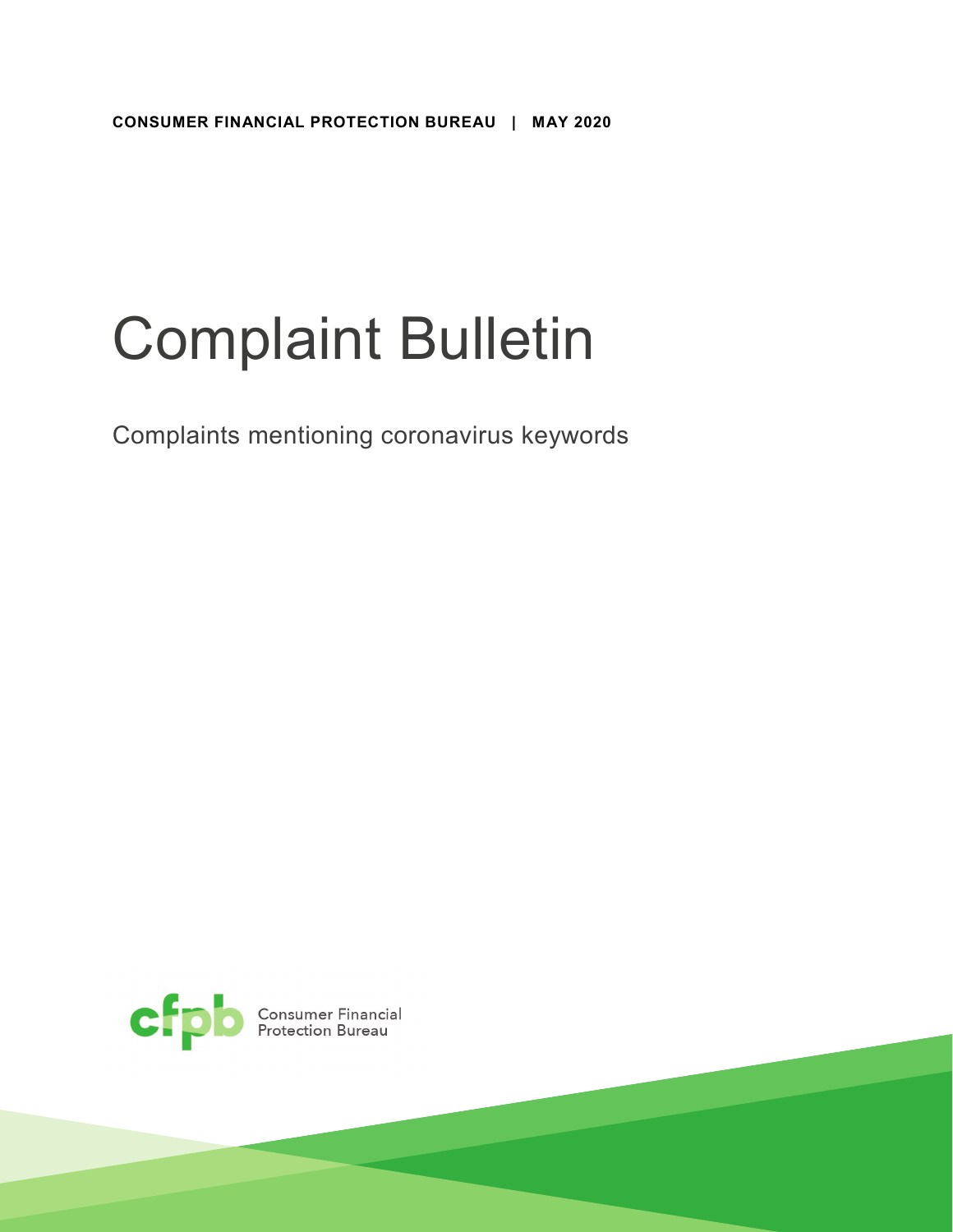### <span id="page-1-0"></span>Table of contents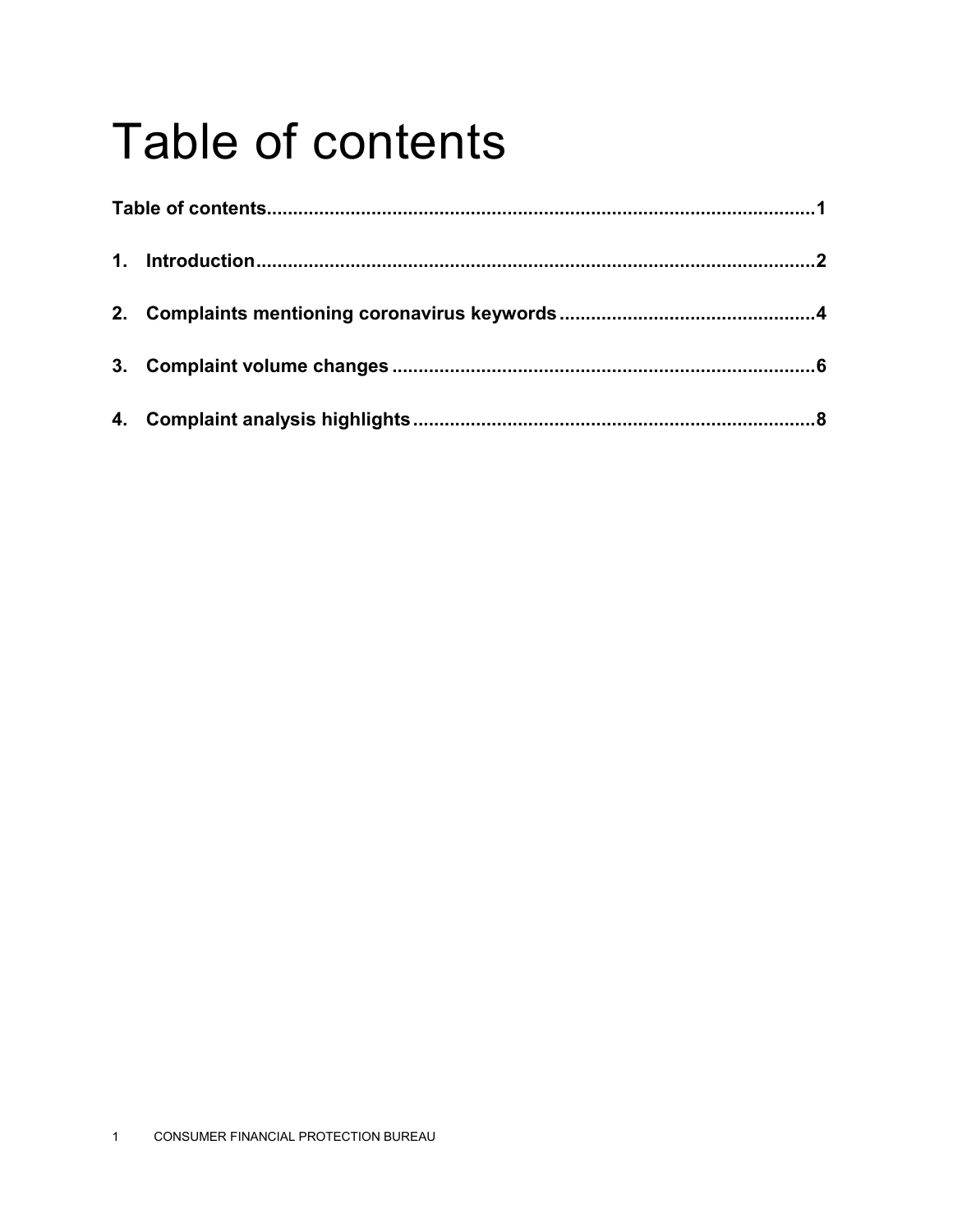## <span id="page-2-0"></span>1. Introduction

Consumer complaints and company responses provide the Bureau with near real-time information about the types of challenges consumers are experiencing with financial products and services and how companies are responding to their customers' concerns.

The Bureau uses a variety of approaches to identify trends and possible consumer harm in complaints. Examples include:

- Reviewing cohorts of complaints and company responses to assess the accuracy, timeliness, and completeness of an individual company's responses to complaints sent to them for response
- Conducting text analytics to identify emerging trends and statistical anomalies in large volumes of complaints
- Visualizing data to highlight geographic and temporal patterns and using tools to filter, sort, and search complaints

These analyses support the Bureau's work to supervise companies, enforce federal consumer financial laws, propose rules, and develop tools that help empower consumers to make informed financial decisions and spot and assess emerging issues. The Bureau also shares consumer complaint information with prudential regulators, the Federal Trade Commission, other federal agencies, and state agencies using the secure Government Portal.

This Complaint Bulletin reflects complaint data as of May [1](#page-2-1)1, 2020.<sup>1</sup> For this issue, complaints mentioning coronavirus reflects complaints that include one of the following words: COVID, coronavirus, pandemic, or CARES Act (see Section 2). This issue also highlights changes in overall complaint volume before and after the declaration of the national emergency (see Section 3).

A subset of these complaints is available in th[e Consumer Complaint Database.](https://www.consumerfinance.gov/data-research/consumer-complaints/) The Consumer Complaint Database is a collection of complaints about consumer financial products and services that we sent to companies for response. Complaints are published after the company responds, confirming a commercial relationship with the consumer, or after 15 days, whichever comes first. Complaints referred to other regulators, such as complaints about depository institutions with less than \$10 billion in assets, are not published in the Consumer Complaint

<span id="page-2-1"></span><sup>&</sup>lt;sup>1</sup> This report is based on dynamic data and may differ from other public reports.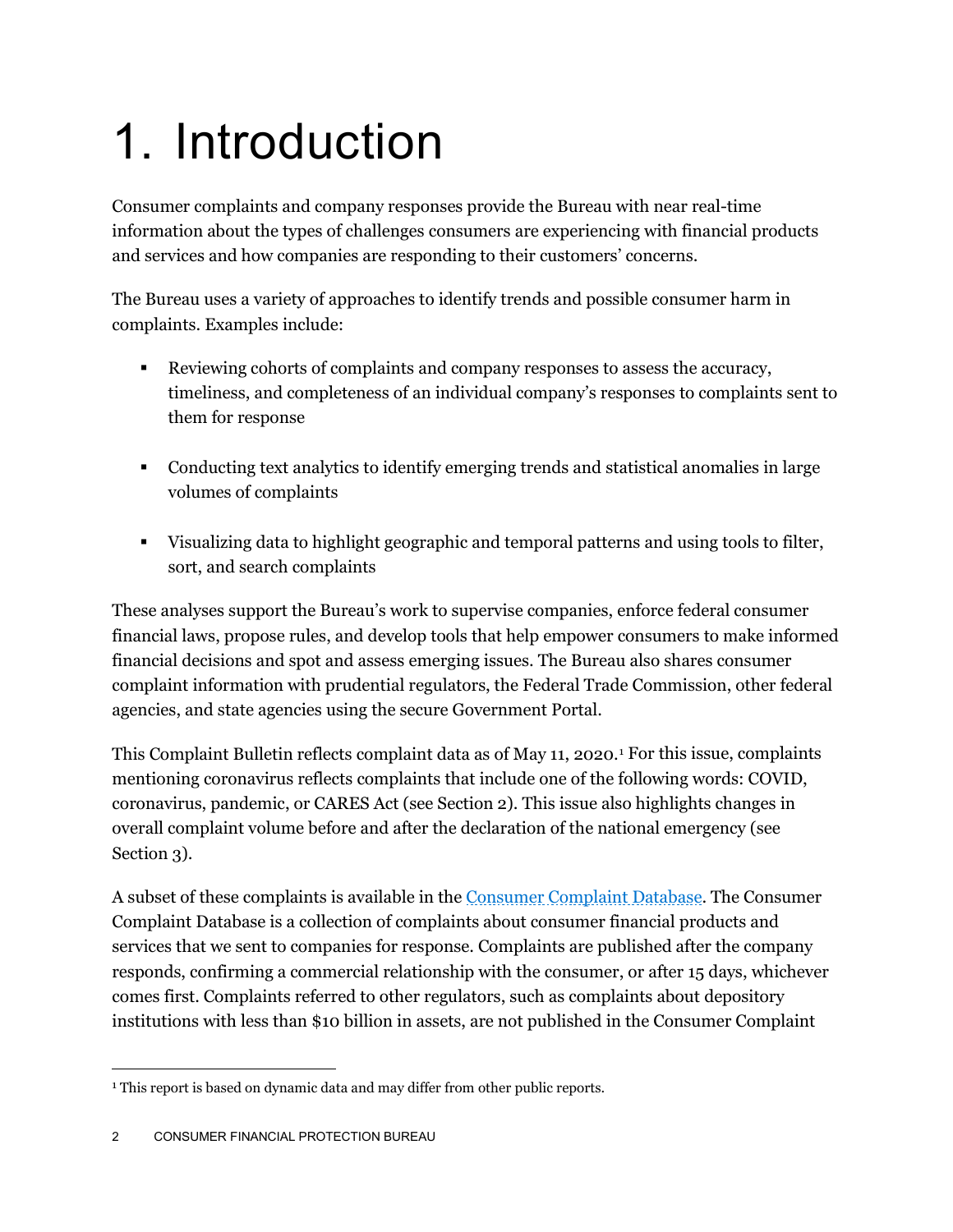Database. Narratives from complaints are published if the consumer opts to share it publicly and after the Bureau takes steps to remove personal information.

To view complaints at a state-level, visit the Consumer Complaint Database. Users can filter and sort complaints. Users can also search published complaint narratives for key words of interest.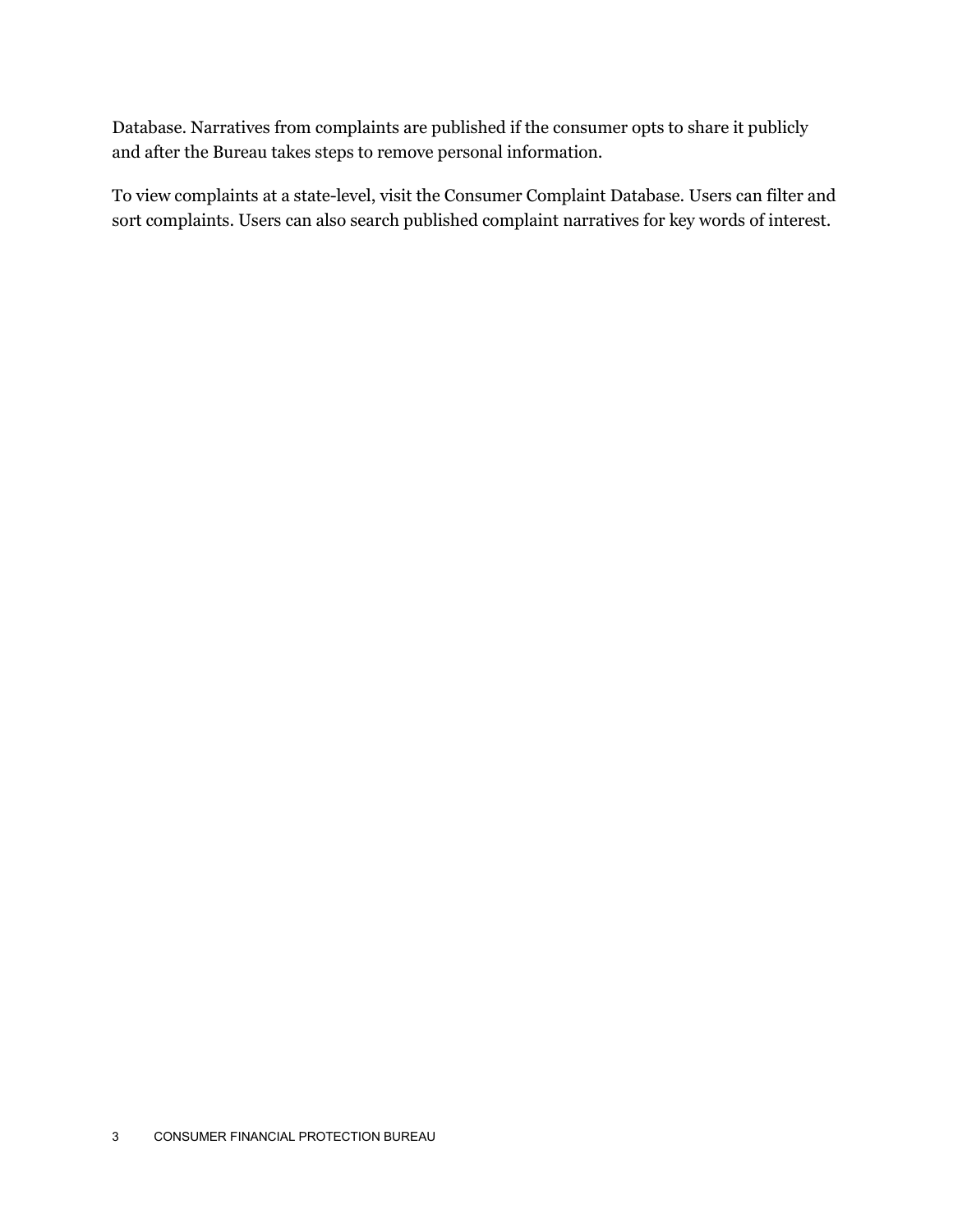#### <span id="page-4-0"></span>2. Complaints mentioning coronavirus keywords

143,609

**FIGURE 1:** COMPLAINTS MENTIONING CORONAVIRUS KEYWORDS, JAN. 1, 2020 TO APR. 30, 2020.

4,541

99%

| complaints received<br>in 2020 YTD             |                     | COVID complaints received<br>in 2020 YTD         | timely company responses in<br>2020 YTD                      |
|------------------------------------------------|---------------------|--------------------------------------------------|--------------------------------------------------------------|
| Products by COVID volume                       | COVID<br>complaints | $\blacksquare$ COVID<br>2020 YTD 2019 YTD        | Top COVID issue reported by consumers by<br>product          |
| Mortgage                                       | 988                 | 22%<br>$8\%$                                     | Struggling to pay mortgage 59% (581)                         |
| Credit card                                    | 846                 | 19%<br>$8\%$<br>9%                               | Problem with a purchase shown on your statement<br>19% (162) |
| Credit or consumer reporting                   | 657                 | 14%<br>52%<br>41%                                | Incorrect information on your report 56% (367)               |
| Debt collection                                | 541                 | 12%<br>18%<br>22%                                | Attempts to collect debt not owed 24% (128)                  |
| Checking or savings                            | 519                 | 11%<br>$8\%$                                     | Managing an account 62% (324)                                |
| Vehicle loan or lease                          | 253                 | 2%<br>$\overline{\phantom{1}}$ 2%                | Struggling to pay your loan 58% (147)                        |
| Student loan                                   | 204                 | $4\%$<br>$-2\%$<br>3%                            | Dealing with your lender or servicer 69% (140)               |
| Money transfer or service,<br>virtual currency | 185                 | 4%<br>$-2\%$<br>$-2\%$                           | Fraud or scam 24% (44)                                       |
| Personal loan                                  | 145                 | $\overline{3\%}$<br>$1\%$<br>$\blacksquare$ 1%   | Struggling to pay your loan 36% (52)                         |
| Prepaid card                                   | 120                 | $\blacksquare$ 3%<br>$-2\%$<br>$\blacksquare$ 1% | Problem getting a card or closing an account 37%<br>(44)     |
| Payday loan                                    | 44                  | $\overline{1\%}$<br>10%<br>$1\%$                 | Charged fees or interest you didn't expect 34%<br>(15)       |
| Title loan                                     | 30                  | $1\%$<br>10%<br>0%                               | Struggling to pay your loan 57% (17)                         |
| Credit repair                                  | 9                   | 10%<br>0%<br>0%                                  | Unexpected or other fees 33% (3)                             |
|                                                |                     |                                                  |                                                              |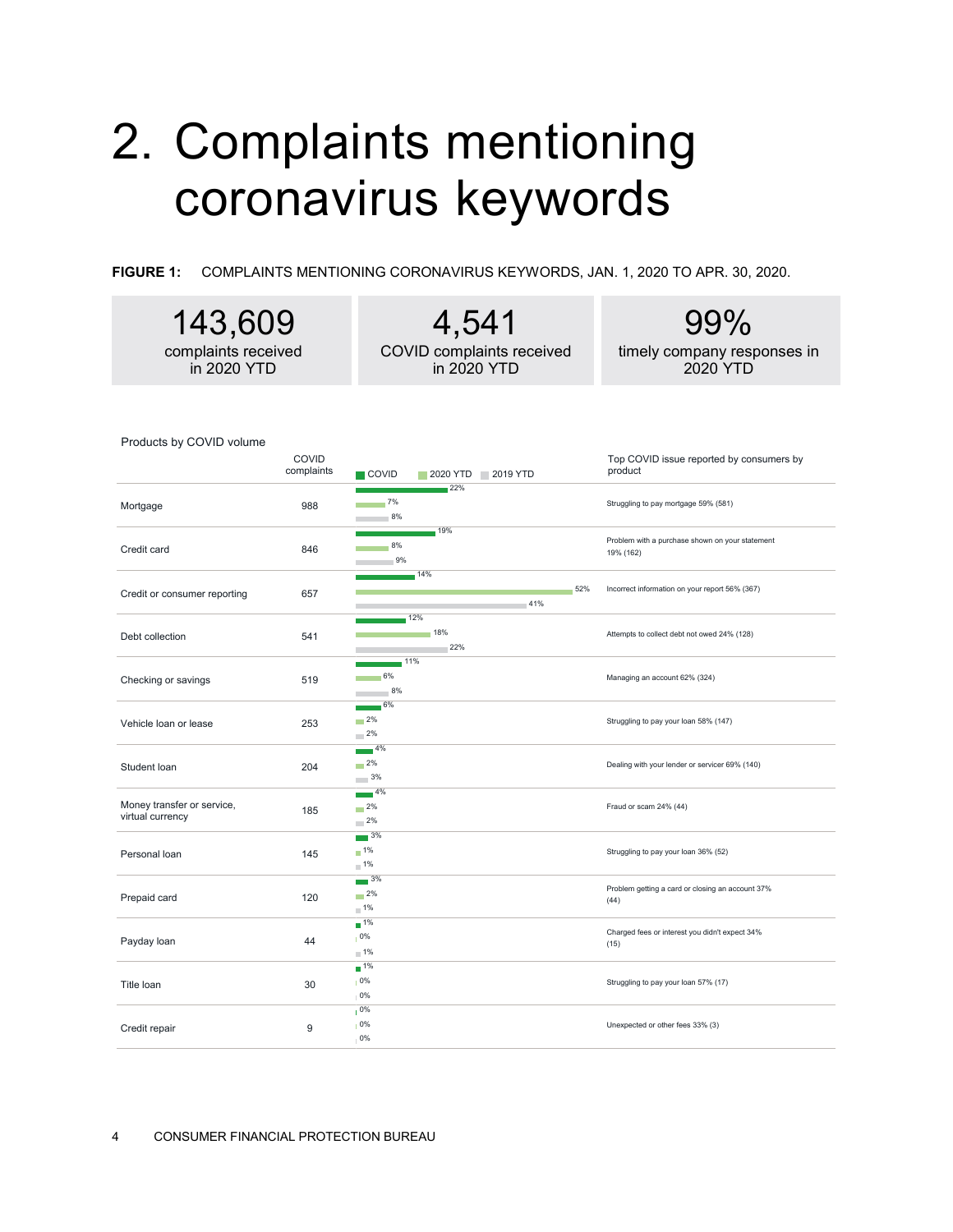- In March and April 2020, the Bureau's Office of Consumer Response received approximately 36,700 and 42,500 complaints, respectively – the highest monthly complaint volumes in the Bureau's history. Consumers submitted more than 4,500 complaints that include coronavirus keywords.
- In 2019, the Bureau received an average of 29,000 complaints each month. The volume of complaints the Bureau receives each month is influenced by numerous factors, including Bureau outreach efforts, increased public awareness of educational resources and option to submit a complaint, and changing market conditions (e.g., increased frequency of free credit reports available to consumers).
- Servicemembers submitted approximately 600 complaints mentioning coronavirus keywords in March and April 2020: 8% of complaints submitted by servicemembers were COVID related compared to 5% of non-servicemembers. The term *Servicemembers* refers to self-identified servicemembers, veterans, and military families.
- Older consumers submitted approximately 300 complaints mentioning coronavirus keywords in March and April 2020: 9% of complaints submitted by older consumers were COVID related compared to 6% of non-older consumers. The term *Older consumers* refers to consumers who voluntarily reported their age as 62 years or older.
- While credit reporting and debt collection continue to be the most complained about products overall, mortgage and credit card complaints top the list for complaints that mention coronavirus keywords, with 22% and 19% of complaints, respectively.
- Among mortgage complaints that mention coronavirus keywords, 59% of consumers identified struggling to pay the mortgage as the issue.
- Among credit card complaints that mention coronavirus keywords, 19% of consumers identified problem with a purchase shown on their statement as the issue.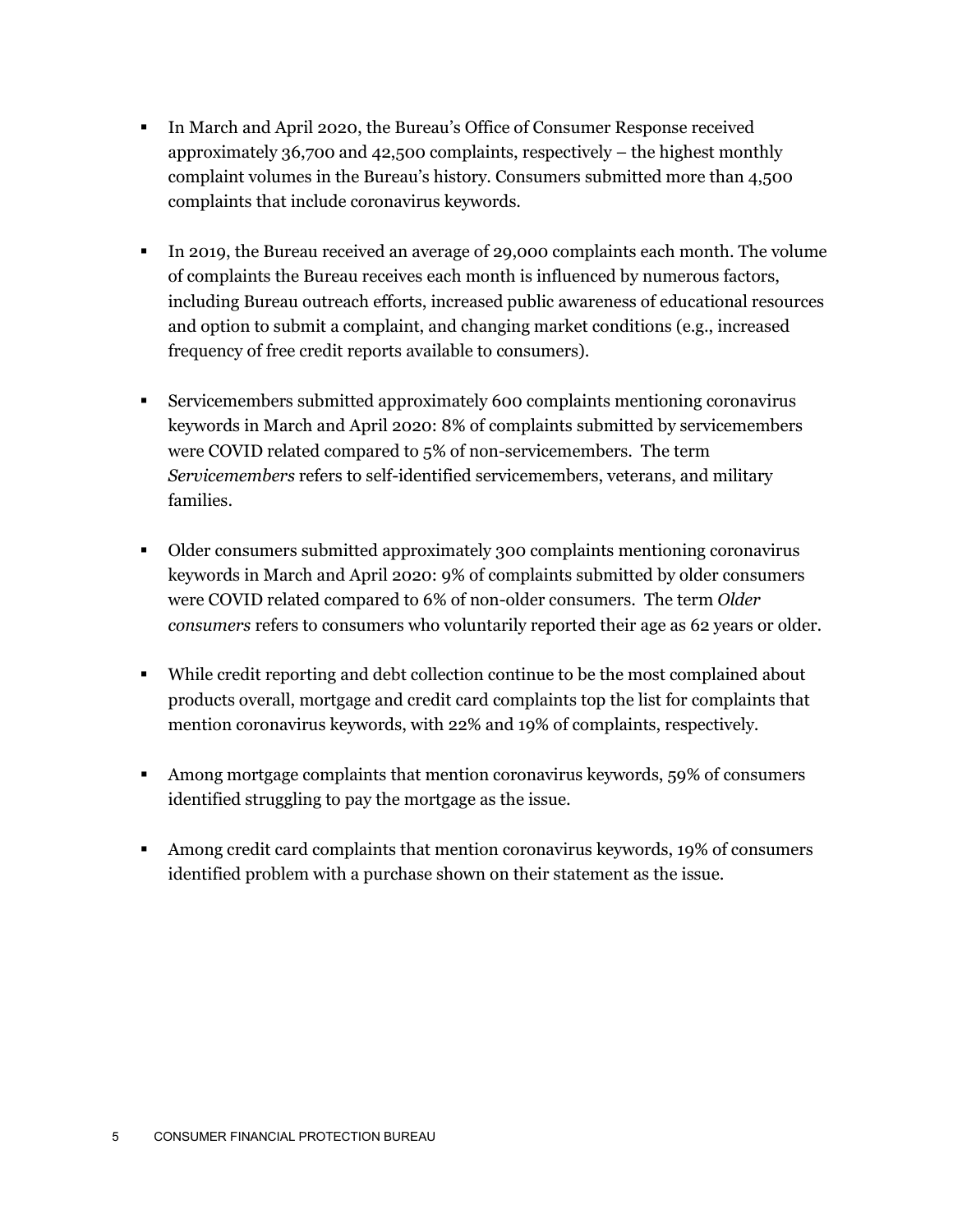## <span id="page-6-0"></span>3. Complaint volume changes

The President declared a national emergency the week of March 8, 2020. Figure 2 plots weekly complaint volume eight weeks before and after the declaration for all complaints received.

#### **FIGURE 2:** PRODUCTS BY AVERAGE WEEKLY PERCENT CHANGE, JAN. 12, 2020 TO MAY 2, 2020.

|                                                | Pre-COVID average<br>weekly complaints | Post-COVID average<br>weekly complaints | Percent change | Weekly trend                         |
|------------------------------------------------|----------------------------------------|-----------------------------------------|----------------|--------------------------------------|
| Prepaid card                                   | 91.6                                   | 168.6                                   | 84%            |                                      |
| Credit or consumer reporting                   | 3,869.0                                | 5,009.0                                 | 29%            |                                      |
| Money transfer or service,<br>virtual currency | 167.3                                  | 206.4                                   | 23%            |                                      |
| Title Ioan                                     | 11.8                                   | 14.1                                    | 20%            |                                      |
| Credit card                                    | 628.9                                  | 726.0                                   | 15%            |                                      |
| Credit repair                                  | 16.6                                   | 19.0                                    | 14%            |                                      |
| Personal loan                                  | 89.8                                   | 100.4                                   | 12%            |                                      |
| Mortgage                                       | 535.3                                  | 590.1                                   | 10%            |                                      |
| Vehicle loan or lease                          | 153.6                                  | 169.0                                   | 10%            |                                      |
| Checking or savings                            | 523.1                                  | 537.3                                   | 3%             |                                      |
| Debt collection                                | 1,491.3                                | 1,475.4                                 | $-1%$          |                                      |
| Payday loan                                    | 34.8                                   | 34.0                                    | $-2%$          |                                      |
| Student loan                                   | 164.3                                  | 133.0                                   | $-19%$         |                                      |
|                                                |                                        |                                         |                | Feb-02<br>Mar-01<br>Mar-29<br>Apr-26 |

Products by average weekly overall percent change in +/- 8 week period from week of national emergency declaration (March 8, 2020)

 Comparing the weekly average complaint volume before and after the emergency declaration, shows that prepaid card complaints saw the greatest percent increase and student loan complaints saw the greatest percent decrease. Many consumers received their unemployment benefits via prepaid cards—this contributed to the increase in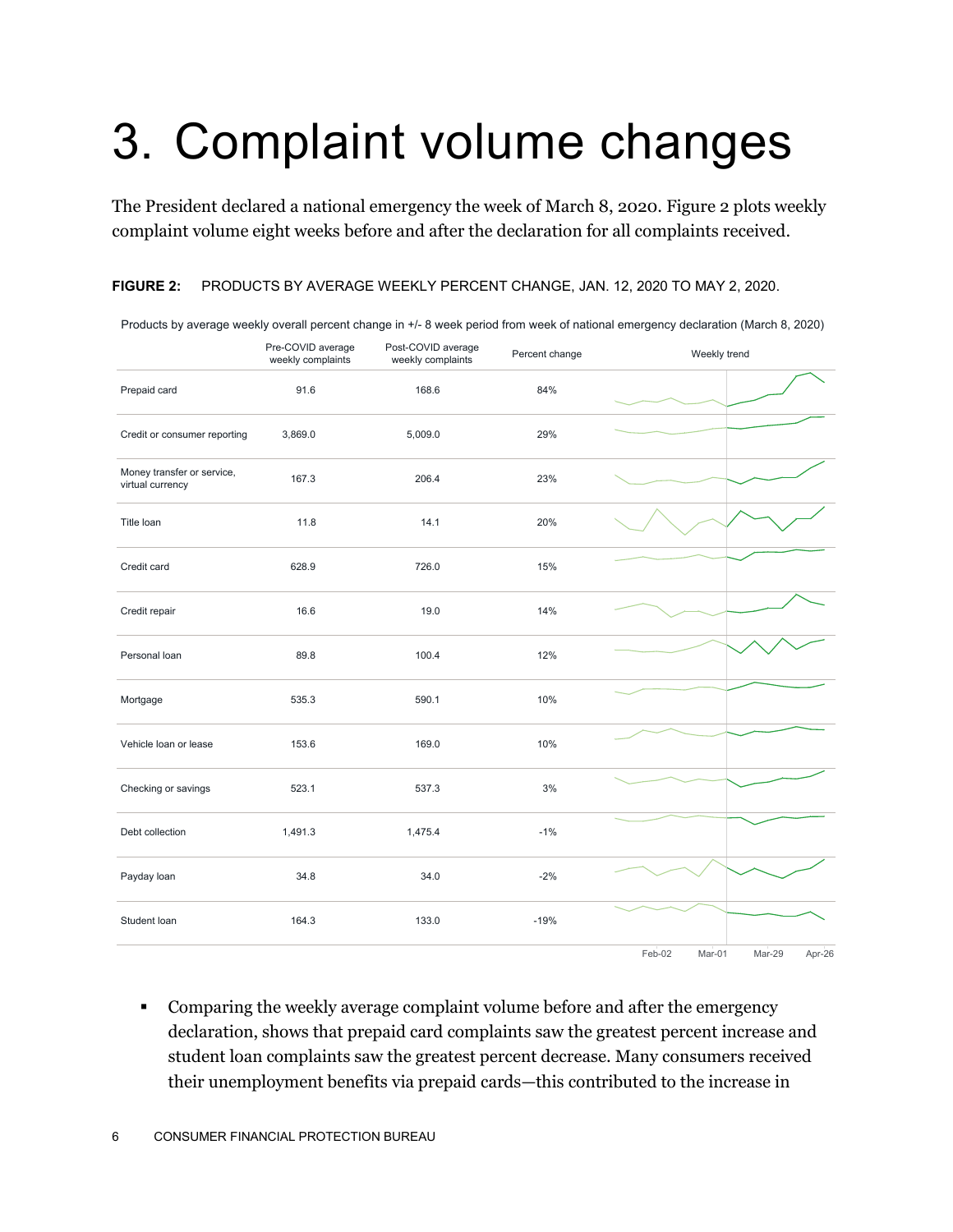prepaid card complaints. Protections for student borrowers provided by the CARES Act may have contributed to the decline in student loan complaints.

**Before and after the emergency declaration, consumers submitted more complaints** about credit or consumer reporting each week on average than any other product.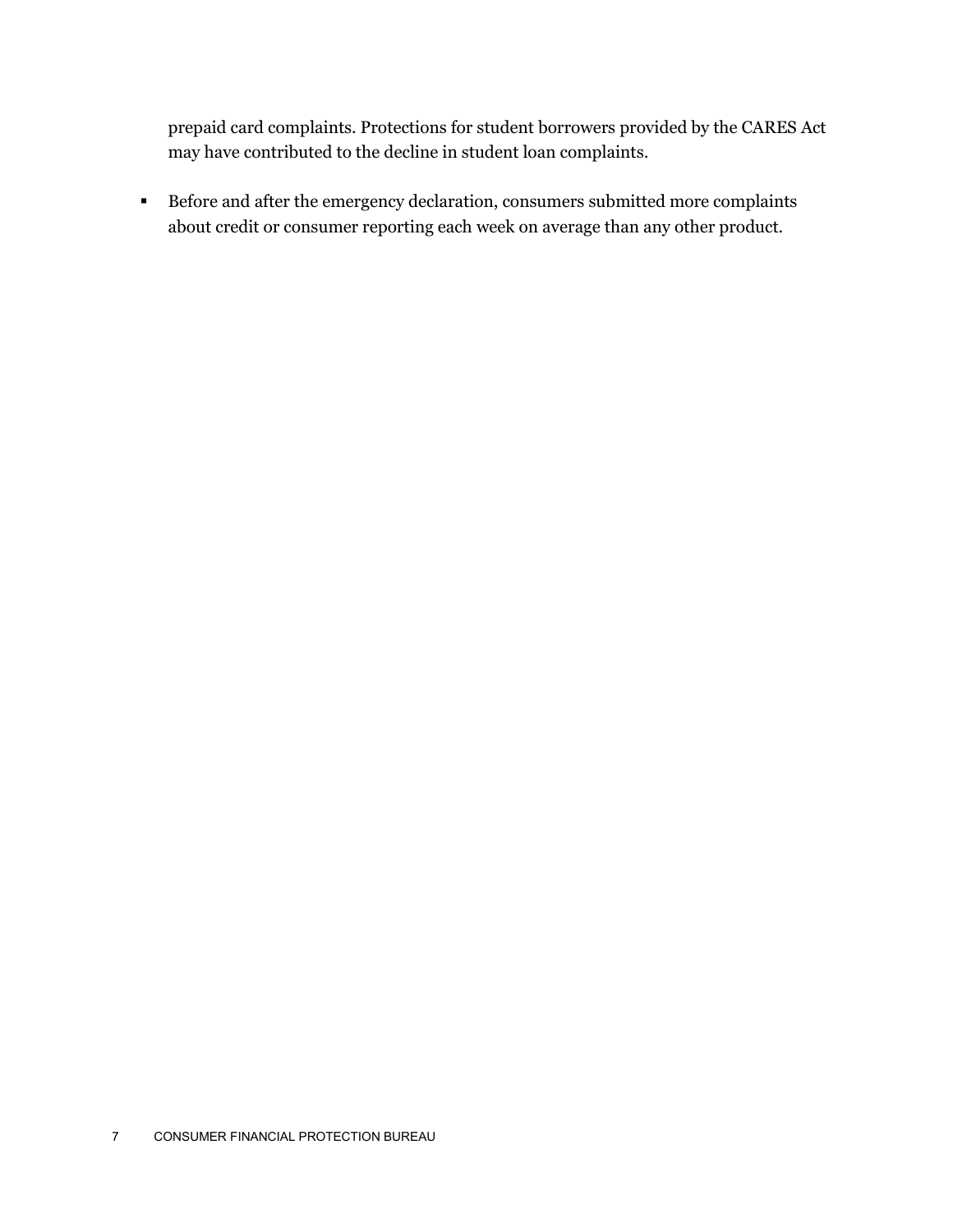## <span id="page-8-0"></span>4. Complaint analysis highlights

The following observations are the result of a systematic review of complaints that mention the coronavirus keywords discussed in Section 1. These observations highlight common issues, but do not provide exhaustive coverage of all of the issues identified by consumers in their complaint narratives.

• Consumers described contacting their loan servicers and creditors to discuss alternative payment options. They are seeking changes to loan terms, including length of loans, interest rates, and alternative ways to postpone or lower monthly payments. Consumers are beginning to reference recently enacted laws that have not yet been reflected in their account (e.g., student loan forbearance).

*Consumers typically described this issue in the following product categories: mortgage, credit card, vehicle loan/lease, student loan, and personal loan.*

• Consumers described being unable to reach customer service representatives to talk with companies about their issue. Some consumers are reporting hold times of several hours. For those who are pursuing payment options, some described no methods other than phone to access potential options.

*Consumers typically described this issue in the following product categories: mortgage, credit card, vehicle loan/lease, student loan, and personal loan.*

• Consumers described concerns about credit reporting. Some consumers who are pursuing alternative payment options expressed concern about the potential negative credit reporting implications. Some consumers are concerned about negative reporting and, consequently, a reduced ability to obtain financing.

*Consumers typically described this issue in the credit reporting product category.*

• Consumers described continued attempts by companies to collect a debt. Consumers who receive collection attempts by companies expressed dismay that companies are continuing collection activities during a national emergency.

*Consumers typically described this issue in the debt collection product category.*

• Consumers raised concerns whether they will have to pay lump sum payments at the completion of forbearance periods. Many of these consumers reported that companies offering forbearance periods informed them that there would be a balloon payment equal to the entire amount placed in forbearance. Some consumers report that the 90-day